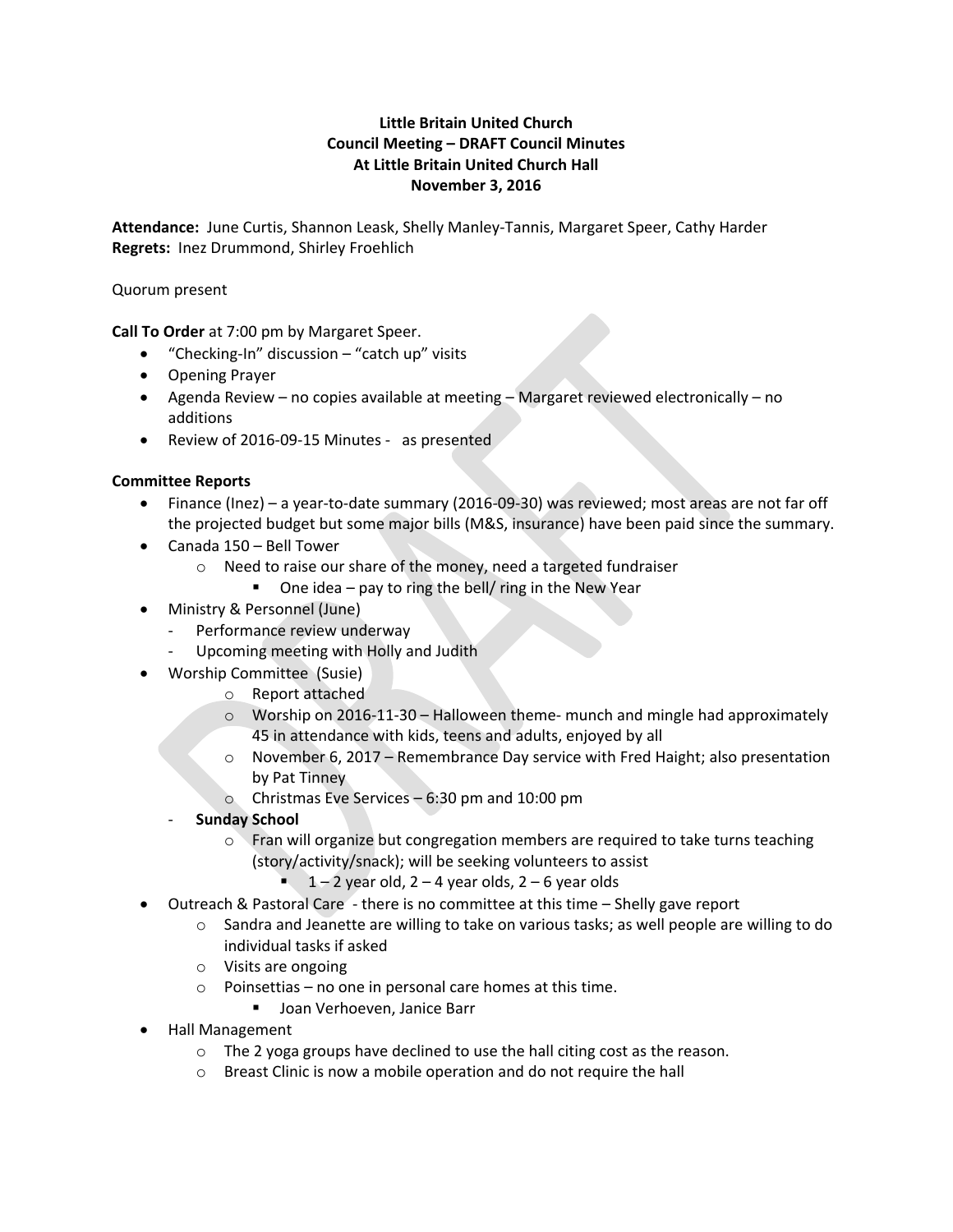- $\circ$  Follow-up with Inez concerning direct deposit being initiated; has Manitoba Housing paid their outstanding bill?
- Property & Bldg. Maintenance Judy
	- Report attached
- Cemetery nothing to report
- Presbytery (Shannon)
	- Next meeting end of November
	- LBUC hosting in February 25, 2017
- Minister's Report (Shelly)
	- Report attached
		- $\circ$  Grief Support Group Lila/Shelly hoping for 2 sessions prior to Christmas

## **Fundraising**

- $\bullet$  Lasagna and  $3T 2016 10 22$ 
	- o Close to 100 in attendance
	- o Approximate profit of \$4300.00
- Grey Cup viewing and dinner on 2016-11-27
	- o Grey Cup tickets available for sale with proceeds to the Red River Churches Refugee Team and St. Francis Place Homeless Shelter
- Possible Quiz Night with Cloverdale Cathy to follow up

# **Church Events**

- Breakfast with Santa December 3, 2016
	- o June/Susie/ Cathy/ Fran,/Olga store
	- o Girl Guides
	- o Terry Hooper kitchen
	- o Fred Haight Santa Claus

## **Old Business:**

- Council reorganization continues
	- o Ad Hoc committee have met twice and looked at Mission Statement, etc
		- Next step structure of committees waiting on committee chairs to submit what they do in their committee, what they want to do?
			- Worship Committee has been completed
- Remits numbers 1, 2, 3, 4 are due June 30, 2017
	- o Meeting after Church on 2016-01-29 to go through and make decisions
	- Photo Directory November 30, December 1 Jeanette taking the lead
		- $\circ$  Need to discuss front cover picture will look at Linda's photos from the monthly Pass It On. Shelly also has a photo which may be appropriate (she has submitted it for the Church calendar)
		- o Shelly working on Minister's Message
- Red River Churches Refugee Team Committee is in need of volunteers. A call out is being made to all Churches involved.

## **New Business:**

- AGM is end of February, 2017
	- $\circ$  Nominating Committee the past Chair position is vacant; after next Ad Hoc committee meeting , will discuss